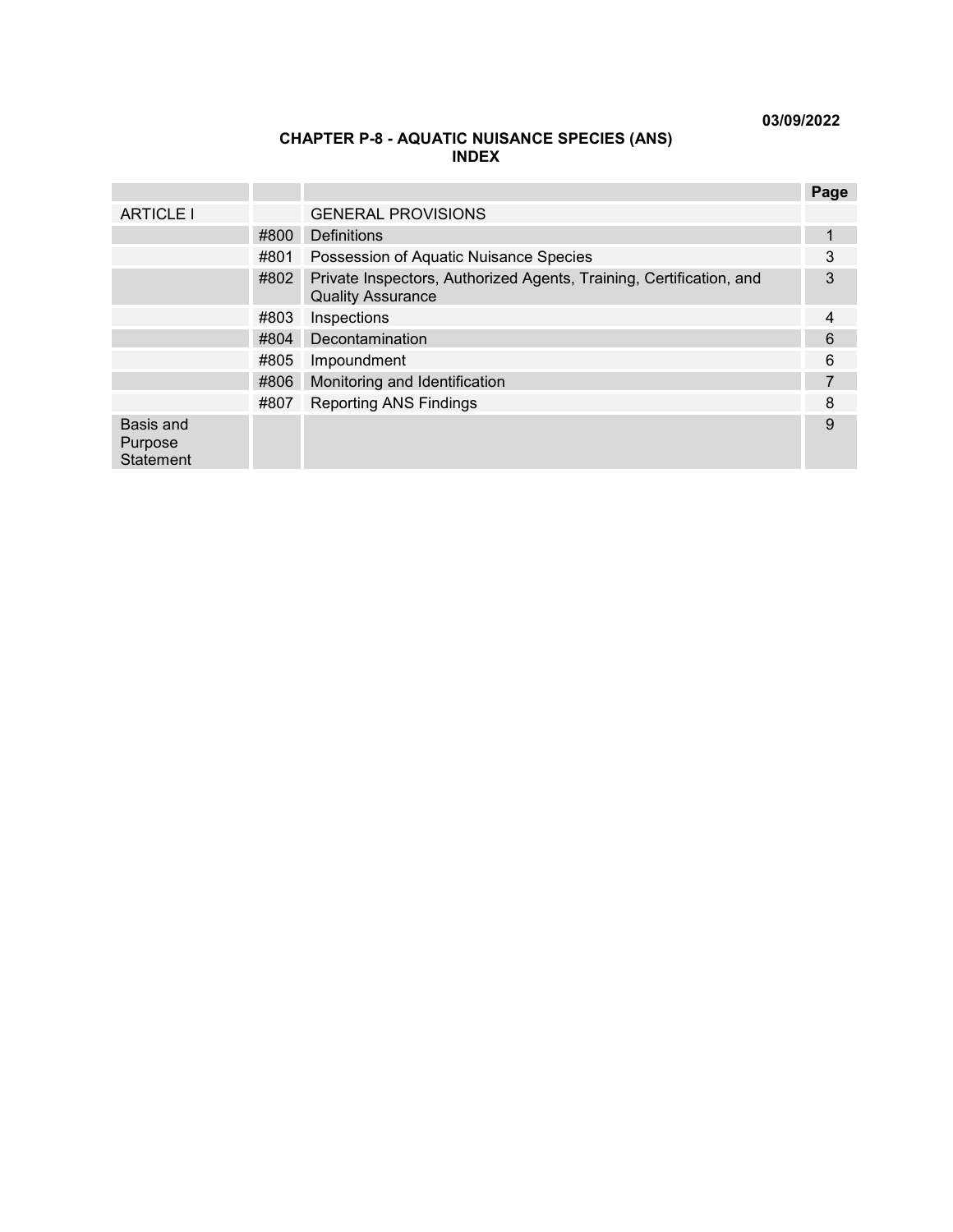# **CHAPTER P-8 - AQUATIC NUISANCE SPECIES (ANS)**

### <span id="page-1-0"></span>**ARTICLE 1 - GENERAL PROVISIONS**

#### **#800 - DEFINITIONS**

## <span id="page-1-1"></span>**Also see 33-10.5-102, C.R.S, for other applicable definitions.**

- A. Aquatic Nuisance Species (ANS)
	- 1. Aquatic nuisance species means exotic or nonnative aquatic wildlife or any plant species that have been determined by the Commission to pose a significant threat to the aquatic resources or water infrastructure of the state, including, but not limited to the following:

#### **Animals:**

| <b>Common Name</b>   | <b>Scientific Name</b>                                               |
|----------------------|----------------------------------------------------------------------|
| Crayfish, rusty      | Orconectes rusticus                                                  |
| Mussel, quagga       | Dreissena bugensis                                                   |
| Mussel, zebra        | Dreissena polymorpha                                                 |
| New Zealand mudsnail | Potamopyrgus antipodarum                                             |
| Waterflea, fishhook  | Cercopagis pengoi                                                    |
| Waterflea, spiny     | Bythotrephes longimanus (also known as<br>Bythotrephes cederstroemi) |

#### **Plants:**

| <b>Common Name</b>    | <b>Scientific Name</b> |
|-----------------------|------------------------|
|                       |                        |
| African elodea        | Lagarosiphon major     |
|                       |                        |
| Brazilian elodea      | Egeria densa           |
|                       |                        |
| Eurasian watermilfoil | Myriophyllum spicatum  |
|                       |                        |
| Giant salvinia        | Salvinia molesta       |
|                       |                        |
| Hyacinth, water       | Eichornia crassipes    |
|                       |                        |
| Hydrilla              | Hydrilla verticillata  |
|                       |                        |
| Parrotfeather         | Myriophyllum aquaticum |
|                       |                        |
| Yellow floating heart | Nymphoides peltata     |

2. In addition to these species, the Director may jointly and temporarily designate a species as an aquatic nuisance species for a period not to exceed nine months when they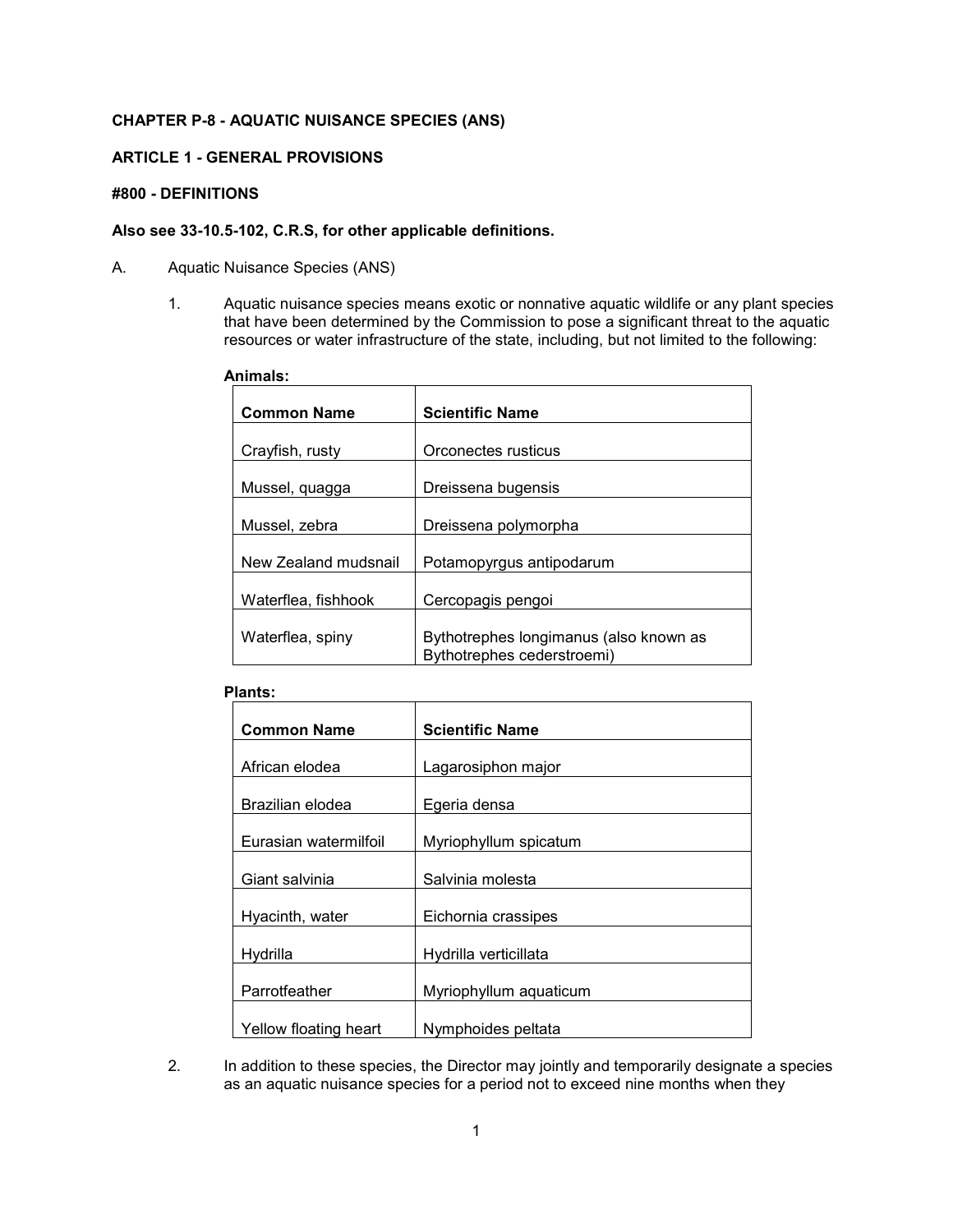determine that a species not listed herein poses a significant threat to Colorado's aquatic resources. Whenever such species are so designated, public notice shall be given, including posting at all watercraft inspection and decontamination facilities and the posting of any lands or waters where the designated species is known by the Divisions to be present.

- B. "Aquatic Plant" means a vascular plant (floating leafed, floating, submerged, or emergent vegetation) that naturally grows in water or saturated soils.
- C. "Authorized Agent" means a person that has passed the Division's watercraft inspection and decontamination training course and is otherwise authorized by statute and regulation to perform inspections and decontaminations at authorized locations in Colorado, and is employed by or, as evidenced by written authorization, is otherwise acting on behalf and at the direction of a local, state or federal government or subdivision of government.
- D. "Authorized location" means a location or an address where watercraft inspection and decontamination (WID) procedures are authorized and certified by the Division, and inspections are mandatory prior to launching or exiting, including, but not limited to, Division offices, government field stations, or non- governmental facilities as designated by the Division.
- E. "Clean" means a vessel or other floating device that does not show visible ANS or attached vegetation, debris or surface deposits. This includes mussel shells or residue on the watercraft, trailer, outdrive, or equipment that could mask the presence of attached mussels or other ANS.
- F. "Detected water" means a water body in which an aquatic nuisance species has been detected per #806D.
- G. "Director" means the Director of the Division of Parks and Wildlife.
- H. "Drain" means to the extent practical, all water is drained from all water holding compartments including live-well, bait-well, storage compartment, equipment lockers, bilge area, engine compartment, deck, ballast tanks or bags, water storage and delivery system, cooler or any other water storage area on the vessel or other floating device.
- I. "Dry" means no visible sign of standing water, or wetness on or in the vessel or other floating device. Watercraft that has been out of the water long enough for attached mussels to desiccate.
- J. "Private inspector and/or decontaminator" means a person employed by a business who is certified by the Division to provide services in the form of inspections only or both inspections and decontaminations, at sites other than authorized locations.
- K. "Vessel or other floating device" means any watercraft described in section 33-10-102(27), C.R.S., including associated motors, engines, trailers, compartments, and other equipment or containers that reasonably could be expected to contain or have come into contact with water.
- L. "Water Drain Plug" means a valve or device on or in a vessel or other floating device which is used to control the drainage of water from a compartment designed to hold water, including but not limited to, a bilge, well, compartment, locker, or ballast system.
- M. "WID procedures" means Watercraft Inspection and Decontamination procedures, as set forth in these chapter 8 regulations and documented in the State Watercraft Inspection and Decontamination Training Curriculum.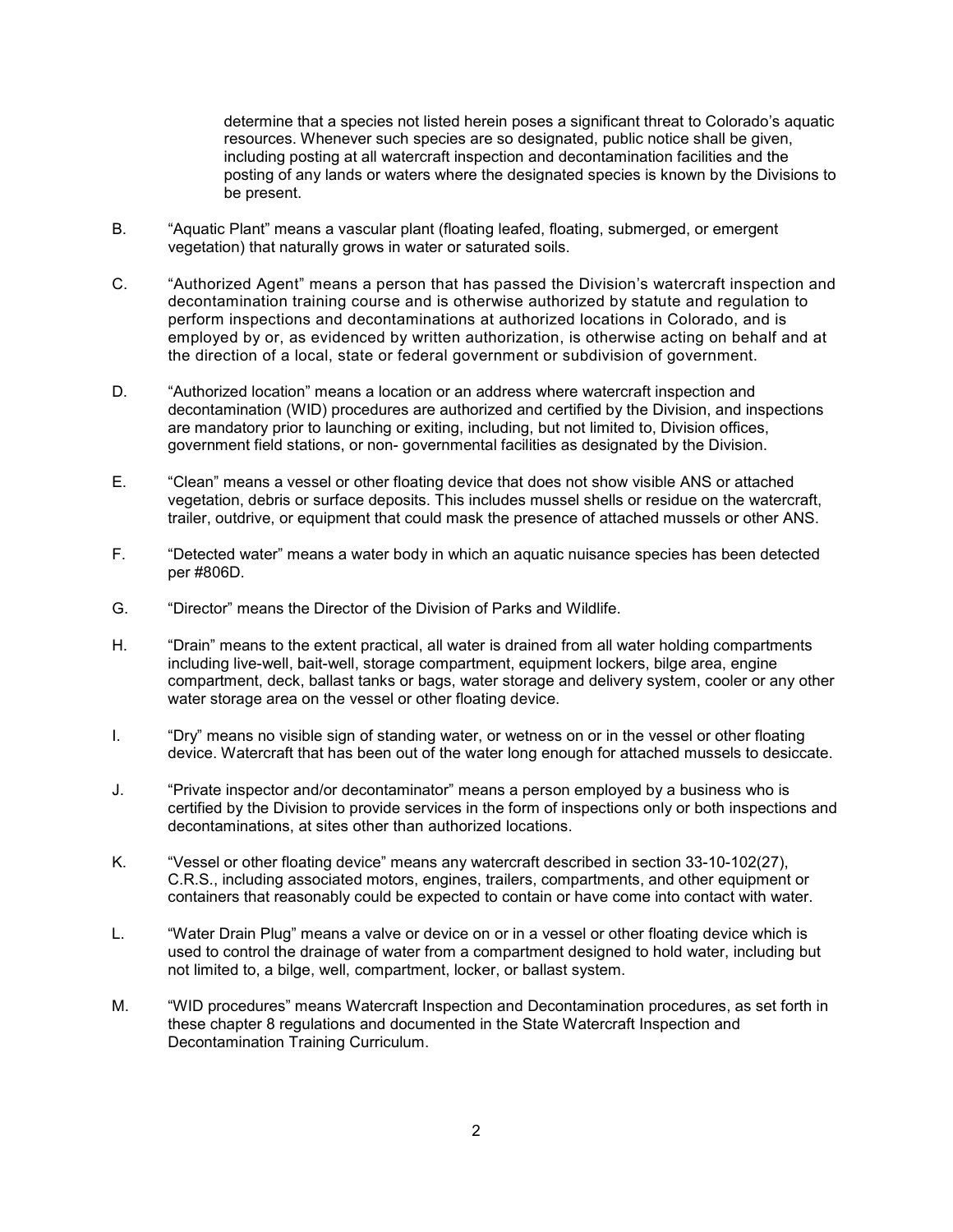- N. "WID seals" means Watercraft Inspection and Decontamination device or marker, including any attaching wire that temporarily locks the vessel or other floating device to the trailer to indicate the vessel or other floating device has not launched since the last inspection or decontamination as documented on the accompanying WID seal receipt.
- O. "WID Seal Receipt" means the written or electronic documentation required to verify a WID seal is valid.

### **#801 - POSSESSION OF AQUATIC NUISANCE SPECIES**

- A. Except as provided in these regulations or authorized by the Division or under Title 33 or Title 35 C.R.S., it shall be unlawful for any person to possess, import, export, ship, transport, release, place, plant, or cause to be released, placed, or planted into the waters of the state any aquatic nuisance species.
- B. The Division's authorized personnel, authorized agents, qualified peace officers, private inspectors, and private decontaminators are permitted to possess and transport live or dead aquatic nuisance species samples for the purposes set forth in Article 10.5 of Title 33, C.R.S. and in these regulations.
- C. It is unlawful for any person to, or to attempt to, launch onto, operate on or remove from any water of the state or vessel staging area any vessel or other floating device without first submitting the same to an inspection for aquatic nuisance species, and completing said inspection, if such an inspection is requested by any qualified peace officer or authorized agent. Further, it is unlawful for any person to fail to complete the removal and disposal of aquatic nuisance species if such removal and disposal is requested by any qualified peace officer.
- D. It is unlawful for any person to, or to attempt to, launch onto, operate on or remove from any water of the state or vessel staging area any vessel or other floating device if they know the vessel or other floating device contains any aquatic nuisance species.

### <span id="page-3-0"></span>**#802 - PRIVATE INSPECTORS, AUTHORIZED AGENTS, TRAINING, CERTIFICATION, AND QUALITY ASSURANCE**

- A. The Division may certify private inspectors and/or decontaminators. Such persons shall not be authorized to stop, detain, or impound a vessel or other floating device, or order a vessel or other floating device to be decontaminated, impounded or quarantined. Such persons, once certified, are only authorized to provide inspections and/or decontaminations in accordance with WID procedures to persons transporting vessel or other floating device who voluntarily request their services.
- B. Authorized agents shall be certified by the Division prior to providing any inspection or decontamination services. A description of training and certification requirements is available from the Division. After receiving proper training and written certification from the Division, authorized agents may stop, detain, inspect and decontaminate a vessel or other floating device. Authorized agents shall be authorized to perform decontaminations with the permission of the vessel owner, at the direction of a qualified peace officer, or at the voluntary request of any person transporting a vessel or other floating device. Authorized agents do not have any authority to order vessel or other floating device to be decontaminated, nor do they have the authority to impound or order the quarantine of any vessel or other floating device.
- C. Prior to providing any inspection and/or decontamination services, authorized agents and private inspectors and/or decontaminators must successfully complete the Division's training course, must maintain active certification and must comply with all quality assurance requirements as listed herein.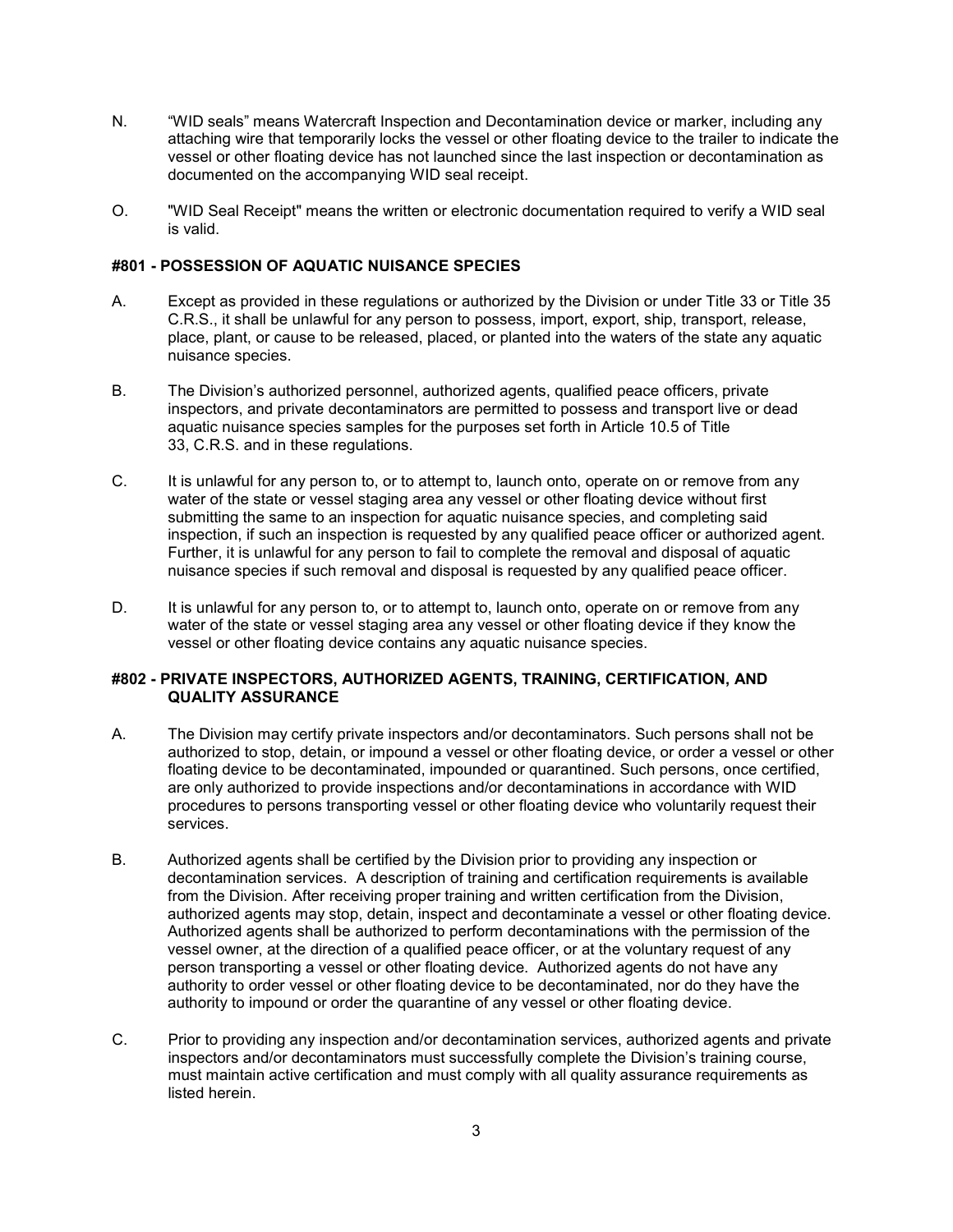- D. Any authorized agent or private inspector and/or decontaminator may be certified by the Division to perform inspections and/or decontaminations based on the person's training and the equipment available at the authorized location.
- E. The Division shall conduct quality assurance checks at all authorized locations, including but not limited to, inspection of facilities and records, and interviewing authorized location personnel to verify proper procedures are being utilized.
	- 1. If the Division documents quality assurance violations, including, but not limited to, improper facilities, maintenance, equipment, records or failures to use proper WID procedures, then the Division may, at their discretion, issue a written warning notice, disallow aquatic nuisance species inspections, decontaminations, and/or training at the specific location or by the applicable agent or private inspector/decontaminator until the Division has documented compliance with all quality assurance checks, or decertify the applicable agent(s), private inspector(s)/decontaminator(s), location(s) or trainer(s) until they have been recertified in accordance with these regulations.

### <span id="page-4-0"></span>**#803 - INSPECTIONS**

- A. Inspections may be conducted by:
	- 1. Any qualified peace officer;
	- 2. Any authorized agent or private inspector and/or decontaminator who has been properly trained as required by the Division, who holds a valid, active certification and who is in good standing with the Division's quality assurance checks.
- B. All persons transporting a vessel or other floating device, except those that are hand-launched and human-powered, from a detected water of the state, as determined in regulation #806 D, must be inspected prior to leaving the detected water, or if state authorized inspection facilities are not open or otherwise available, must be inspected prior to launch in any other water of the state. All detected waters shall be posted and a list of detected waters will also be available from the Division.
- C. All persons transporting a vessel or other floating device, except those that are hand-launched and human-powered, must go to a state authorized inspection location and submit to and receive documentation of an inspection prior to launching in any water of the state if the vessel or other floating device has been in another state's waters in the last 30 days, or if the vessel or other floating device is not registered in Colorado.
- D. All persons transporting a vessel or other floating device, except those that are hand-launched and human-powered, must submit to an inspection prior to launching and/or exiting at an Authorized Location.
- E. Inspectors will determine if there is a reasonable belief that aquatic nuisance species are present by interviewing the person transporting the vessel or other floating device and using visual and/or tactile inspection methods and using appropriate forms supplied by the Division.
- F. All vessels or other floating devices of any kind, are subject to inspection in accordance with WID procedures prior to launch onto, operation on or departure from any waters of the state or vessel staging areas. All compartments, equipment and containers that may hold water, including, but not limited to, live wells and ballast and bilge areas shall be drained as part of all inspections.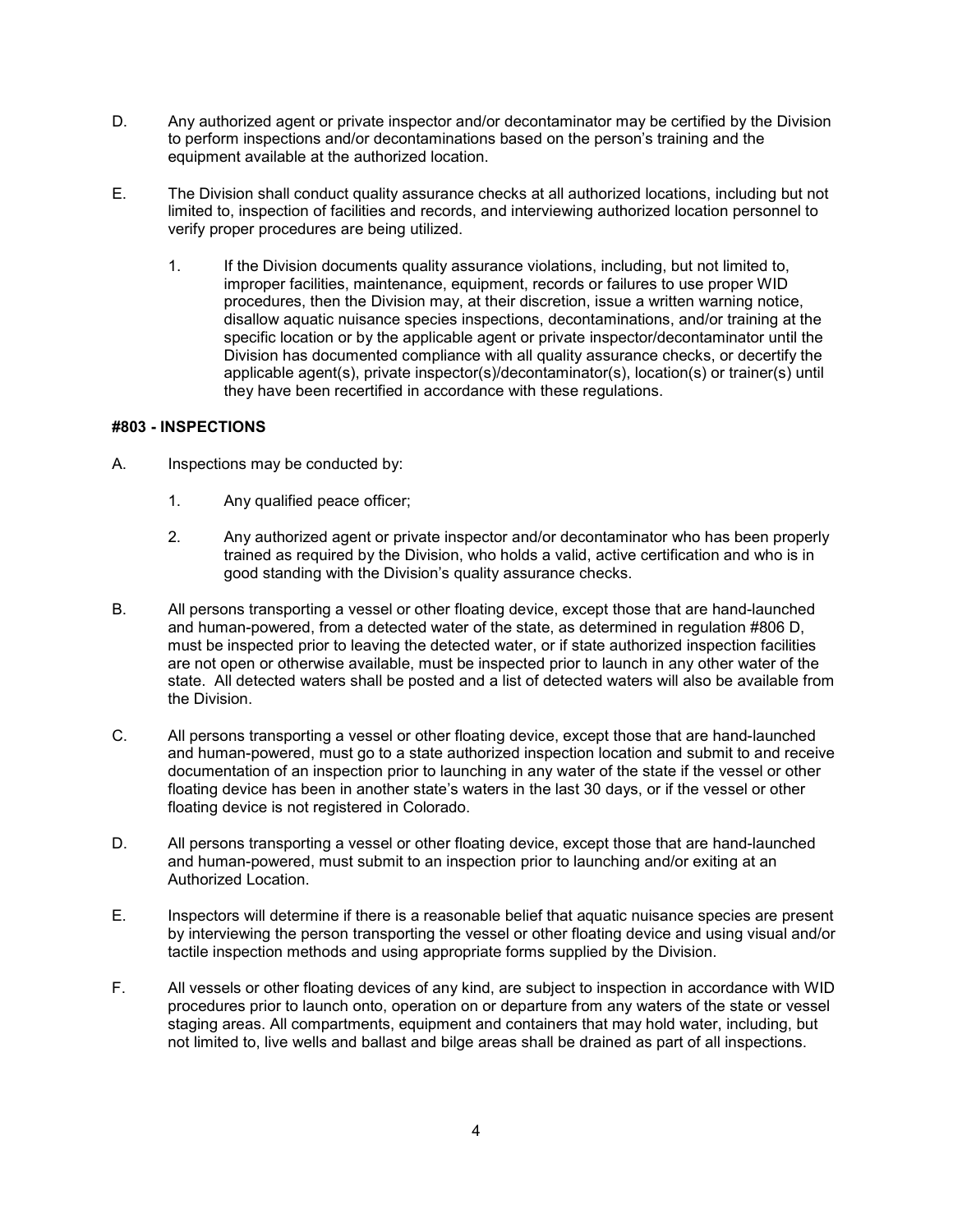- G. It is the responsibility of the vessel or other floating device operator to clean, drain water from all compartments and motors/engines in between launches and dry the vessel or other floating device in between launches.
- H. Upon removal of a vessel or other floating device from waters of the state, and before leaving the boat launch or parking area, the operator is required to remove aquatic plants and water drain plug(s). It is prohibited to transport a vessel or other floating device over land with aquatic plants or water drain plugs in place.
- I. Any vessel or other floating device found or reasonably believed to contain aquatic nuisance species shall be decontaminated by an authorized agent using WID procedures before said vessel or other floating device will be allowed to launch onto, operate on or depart from any waters of the state or vessel staging areas.
- J. Compliance with the above aquatic nuisance species inspection and removal and disposal requirements is an express condition of operation of any vessel or other floating device on waters of the state. Any person who refuses to permit inspection of their vessel or other floating device or to complete any required removal and disposal of aquatic nuisance species shall be prohibited from launching onto or operating the vessel or other floating device on any water of the state. Further, the vessel or other floating device of any person that refuses to allow inspection or to complete any required removal and disposal of aquatic nuisance species prior to departure from any water of the state or vessel staging area where any aquatic nuisance species is known to be present is subject to impoundment until said aquatic nuisance species inspection and/or decontamination is completed.
- K. Any person operating a vessel or other floating device may be ordered to remove the vessel or device from any water of the state by any qualified peace officer or authorized agent if they reasonably believe the vessel or other floating device was not properly inspected prior to launch or may otherwise contain aquatic nuisance species. Once removed from the water, the vessel or other floating device shall be subject to inspection for, and the removal and disposal of aquatic nuisance species.
- L. Any authorized agent or private inspector or private decontaminator who, through the course of an inspection, determines there is a reasonable belief that aquatic nuisance species are present shall document the inspection, including but not limited to, type and number of aquatic nuisance species suspected and/or detected and identification of the vessel or other floating device, including license plate numbers and hull and/or vehicle identification numbers, if available. Further, the authorized agent or private inspector/decontaminator shall advise the operator that the vessel or other floating device is suspected of possessing aquatic nuisance species and that it must be decontaminated according to WID procedures as soon as possible. Only qualified peace officers have the authority to order decontamination, impound or quarantine of a vessel or other floating device.
- M. Once a vessel or other floating device is inspected and/or decontaminated, a WID seal will be attached to the vessel or other floating device by a qualified peace officer, authorized agent, or private inspector/decontaminator. A receipt using the Division's form shall accompany all WID seals. WID seals shall be attached to a vessel or other floating device as specified by the Division. A WID seal, once properly attached to a vessel or other floating device by a qualified peace officer, authorized agent, or a private inspector/decontaminator, and when accompanied by the proper receipt, documents an inspection or decontamination procedure.
	- 1. It is unlawful for any person to deface or tamper with, or attempt to deface or tamper with, any WID seal or WID seal receipt.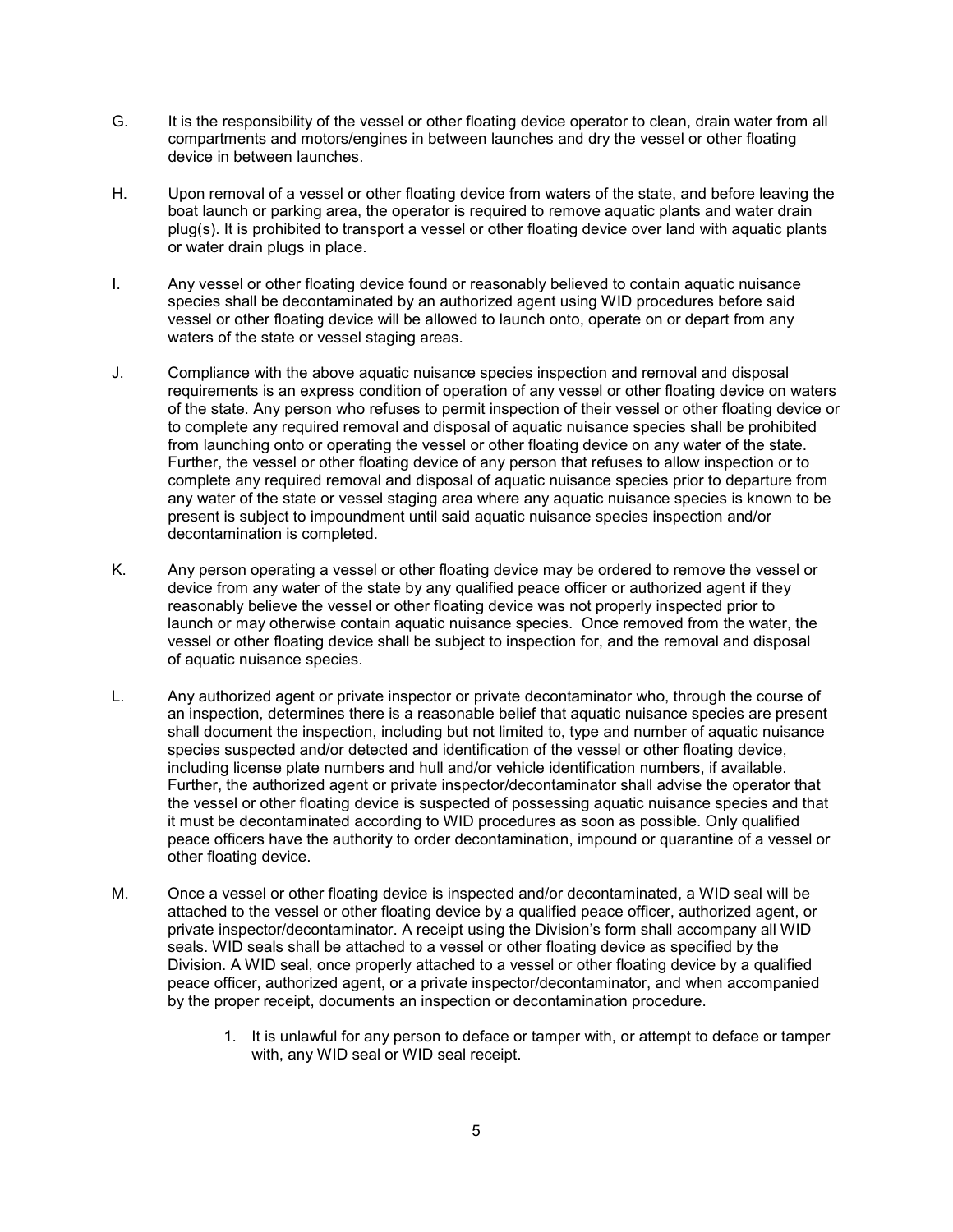- 2. Any WID seal or WID seal receipt that has been defaced or tampered with is void. A vessel or other floating device bearing a void WID seal or WID seal receipt must be inspected prior to launch.
- 3. As used in this subsection M., "deface" and "tamper" have the meanings set forth in section 18-1-901, C.R.S.
- N. If a vessel or other floating device contains live aquatic organisms in water as bait, then the owner or operator will be required to produce a receipt for the bait from a Colorado bait dealer with a purchase date clearly printed on the receipt per regulation 8 CCR 1201-21, VI. E and the purchase date is no more than 7 days previous. If the owner or operator does not have such a receipt, and the bait is allowed for use at the water body per regulation 2 CCR 406-1 #104.H.2, then they will be required to submit the bait for transfer into water from a known source and the bait container to decontamination as per the State ANS Watercraft Decontamination Manual available from the Division.

### <span id="page-6-0"></span>**#804 - DECONTAMINATION**

- A. The Division will only recognize the decontamination methods listed herein that are recognized as proper WID procedures. All decontaminations will be employed following all applicable laws, disposal methods, recommended safety precautions, and safety equipment and procedures.
- B. To decontaminate water compartments, equipment or containers in a vessel or other floating device to address potential presence of larvae or waterborne aquatic nuisance species, the only acceptable methods will be rinsing and flushing with water of 120-140 degrees F.
- C. To decontaminate the exterior of a vessel or other floating device, remove or destroy attached aquatic nuisance species, all visible mud, plants, and organisms. The entire exterior of the vessel or other floating device, including the trailer and all intakes will be thoroughly decontaminated with hot water (140 degrees F) and as necessary use high pressure water (between 2500-3000psi).
- D. All interior vessel or other floating device compartments, equipment and containers that may hold water including, but not limited to live wells, ballast and bilge areas, will be flushed with hot water (up to, but no more than 120 degrees F) at low pressure. If a bilge pump is present, then it will be run until the bilge appears to be empty.
- E. The lower unit of the motor or engine will be thoroughly flushed with hot water (140 degrees F).
- F. After decontamination, authorized agents, private decontaminators, or qualified peace officers must re-inspect the vessel or other floating device to ensure complete decontamination prior to the release of the vessel or other floating device.
- G. Proof for all decontaminations consists of a WID Seal and WID Seal Receipt. Proof of decontamination for an infested mussel boat consists of a WID seal and WID Seal Receipt, in addition to the form "ANS Documentation and Vessel Decontamination Form" provided by the Division. Such forms shall document the reasons for the decontamination, any aquatic nuisance species found, the date and location of the decontamination, and the type of decontamination performed. Authorized agents, private decontaminators, or qualified peace officers will also apply a WID seal to document decontamination procedures.

#### <span id="page-6-1"></span>**#805 - IMPOUNDMENT**

A. All vessels or other floating devices are subject to impoundment if: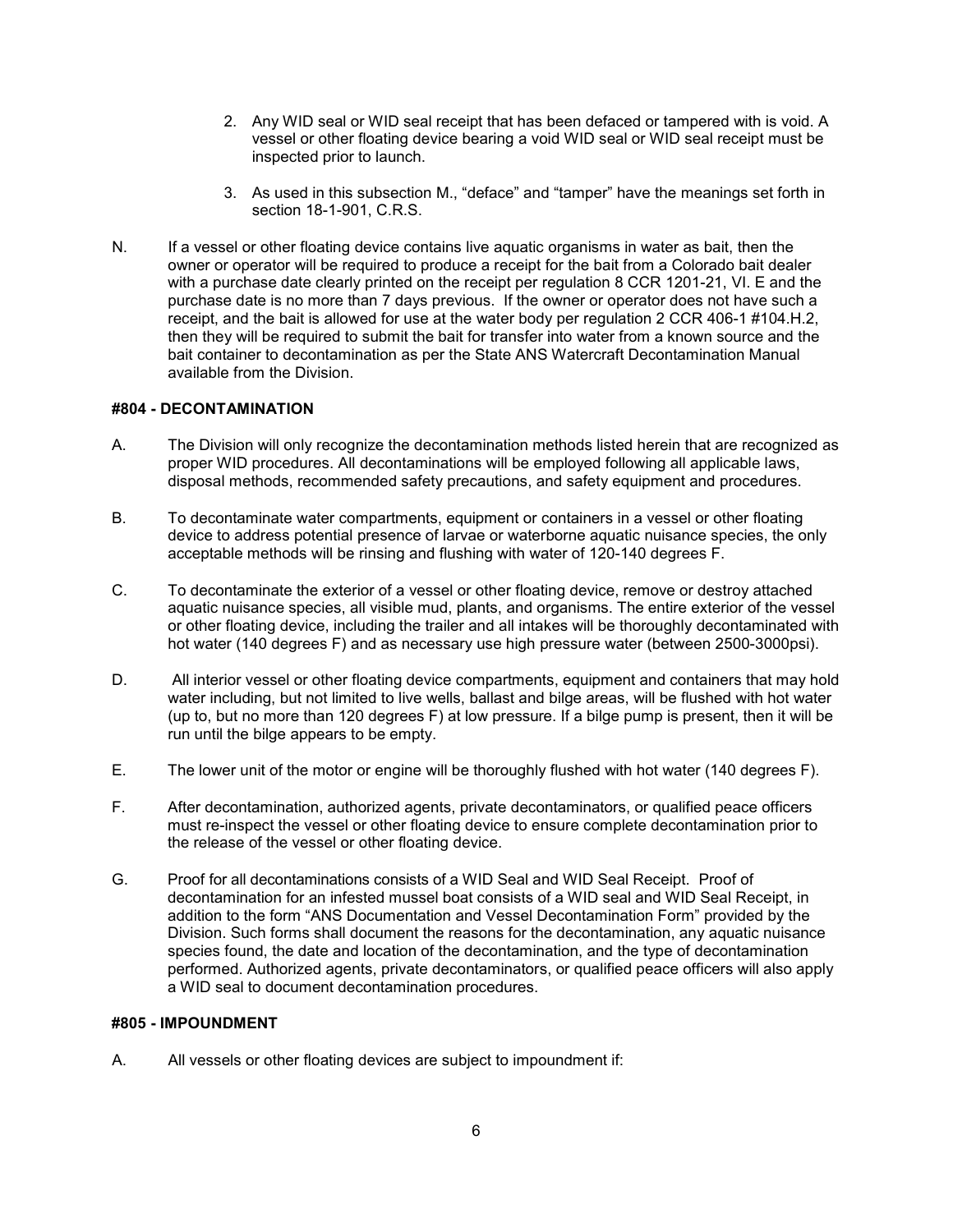- 1. The person in possession of the vessel or other floating device refuses to allow an inspection of the vessel or other floating device to be conducted by an authorized agent or qualified peace officer.
- 2. The person in possession of the vessel or other floating device refuses to allow a decontamination of the vessel or other floating device when decontamination is ordered by a qualified peace officer.
- 3. The vessel is unable to be fully decontaminated or the ANS are unable to be completely removed for any reason.
- B. If the person in charge of the vessel or other floating device is not the registered owner then the registered owner shall be notified by mail, return receipt requested, within ten days of the location of the impounded vessel or other floating device. Such notification must also include contact information for the qualified peace officer ordering the impoundment. If the registered owner is present when the vessel or other floating device is ordered impounded, then the same information shall be provided to the registered owner at the time the order is issued.
- C. All vessels or other floating devices will be held in impound at the risk and expense of the owner. A vessel or other floating device under impound for non-compliance with aquatic nuisance species laws may be released only after a qualified peace officer is satisfied by inspection or quarantine that the vessel or other floating device is no longer a threat to the aquatic resources and water infrastructure of the state. Only a qualified peace officer may authorize the release of the vessel or other floating device.
- D. No vessel or other floating device impounded may be moved or released until an impound release form is signed and executed by a qualified peace officer. The Division will provide impound release forms.

## <span id="page-7-0"></span>**#806 - MONITORING AND IDENTIFICATION**

- A. All aquatic nuisance species sampling and monitoring will be coordinated with the Division.
- B. Aquatic nuisance species sampling equipment, vessels or other floating devices, and gear will be decontaminated at the conclusion of each sampling event in compliance with WID procedures prior to launching on another water of the state.
- C. Aquatic nuisance species sampling and specimen collection for plankton tows, substrate sampling, or shoreline surveys will be conducted using standards and procedures approved in writing by the Division in advance of sampling occurring.
- D. To initially identify detected waters, the following standards will be applied before notifying the public of the existence of these aquatic nuisance species:
	- 1. Zebra and quagga mussel veligers. A multi-phase testing process involving both visual and molecular identification methods on the same sample will be completed in accordance with the State ANS Sampling and Monitoring Manual available from the Division.
	- 2. Zebra and quagga mussel adults or New Zealand mudsnails. Concurring identification by two or more mollusk identification experts.
	- 3. Non-native crayfish and other crustaceans. Concurring identification by two or more crustacean identification experts.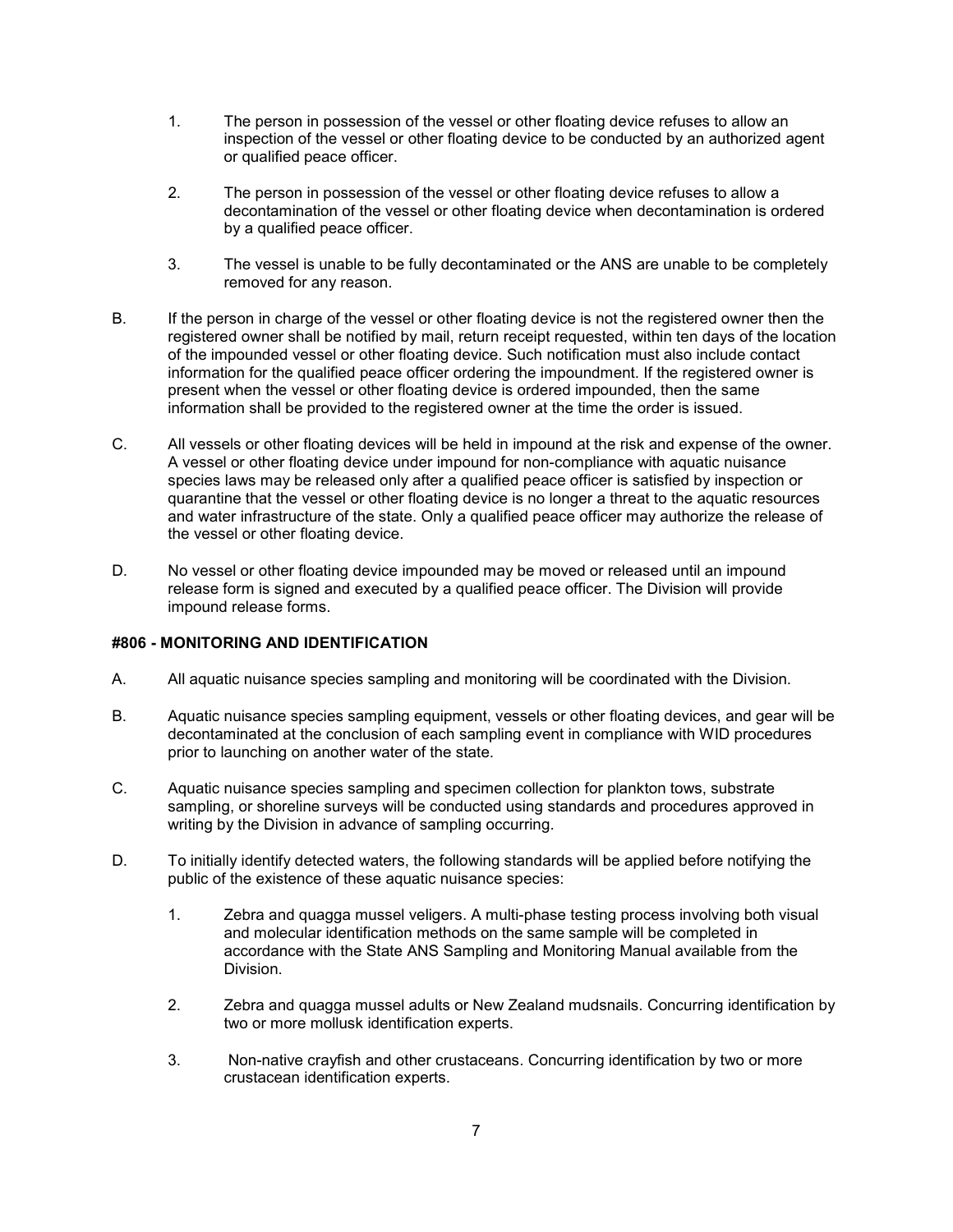4. Aquatic nuisance species plants. Concurring identification by two or more aquatic botanical experts.

# <span id="page-8-0"></span>**#807 - REPORTING ANS FINDINGS**

- A. Identification of an aquatic nuisance species through sampling and monitoring procedures at a location where that species has not been known to exist will be reported immediately to the Division.
- B. If an aquatic nuisance species is suspected, but the identity is not known, for example a plant of unknown identity or organic material resembling juvenile mollusks, then the Division shall be contacted within 48 hours and collected samples will be submitted as stated in regulation # 806C.
- C. Any person that becomes aware that an aquatic nuisance species is present at a specific location shall report the aquatic nuisance species presence to an authorized agent or a qualified peace officer of the Division's Invasive Species Program Office. Aquatic nuisance species reports should include the date and time of the detection of the aquatic nuisance species, the exact location of sighting (water body and specific location on the water body), the suspected species, and the name and contact information of the reporter.
- D. Aquatic nuisance species or suspected aquatic nuisance species may be reported by:
	- 1. Telephone: 1-303-291-7295
	- 2. Website: [http://www.cpw.state.co.us](http://www.cpw.state.co.us/)